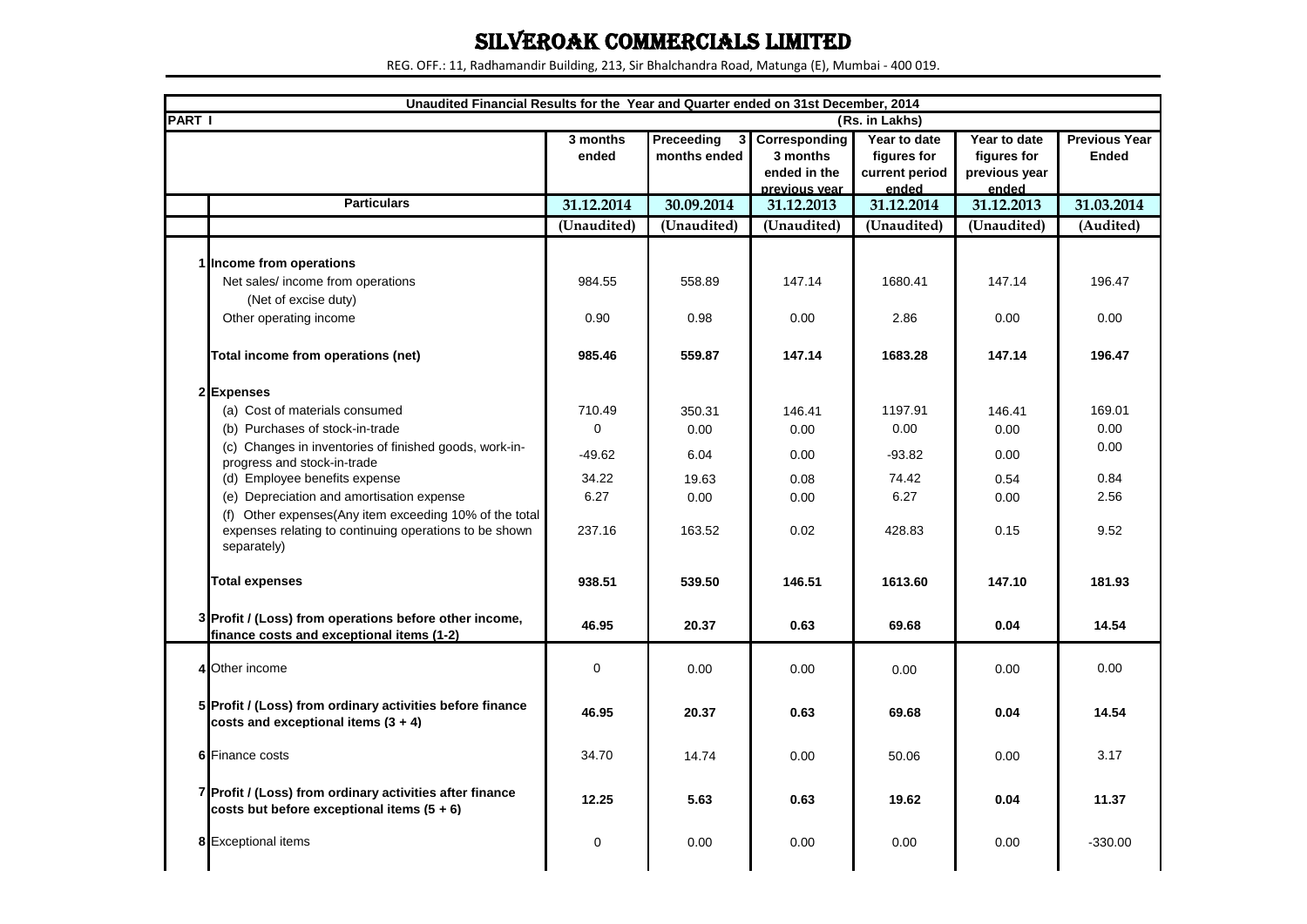|       | 9 Profit / (Loss) from ordinary activities before tax<br>$(7 \pm 8)$                                                         | 12.25        | 5.63         | 0.63         | 19.62        | 0.04         | $-318.63$            |
|-------|------------------------------------------------------------------------------------------------------------------------------|--------------|--------------|--------------|--------------|--------------|----------------------|
|       | 10 Tax expense                                                                                                               | $\mathbf 0$  | 0.00         | 0.00         | 0.00         | 0.00         | 4.13                 |
|       | 11 Net Profit / (Loss) from ordinary activities after tax (9 $+$<br>10)                                                      | 12.25        | 5.63         | 0.63         | 19.62        | 0.04         | $-322.76$            |
|       | 12 Extraordinary items (net of tax expense)                                                                                  | $\mathbf 0$  | 0.00         | 0.00         | 0.00         | 0.00         | 0.00                 |
|       | 13 Net Profit / (Loss) for the period (11 $\pm$ 12)                                                                          | 12.25        | 5.63         | 0.63         | 19.62        | 0.04         | $-322.76$            |
|       | 14 Share of profit / (loss) of associates*                                                                                   | 0.00         | 0.00         | 0.00         | 0.00         | 0.00         | 0.00                 |
|       | 15 Minority interest *                                                                                                       | 0.00         | 0.00         | 0.00         | 0.00         | 0.00         | 0.00                 |
|       | 16 Net Profit / (Loss) after taxes, minority interest and<br>share of profit / (loss) of associates (13 $\pm$ 14 $\pm$ 15) * | 12.25        | 5.63         | 0.63         | 19.62        | 0.04         | $-322.76$            |
|       | 17 Paid-up equity share capital<br>(Face Value of the Share shall be indicated)                                              | 275          | 275.00       | 275.00       | 275.00       | 275.00       | 275.00               |
|       | 18 Reserve excluding Revaluation Reserves as per balance<br>sheet of previous accounting year                                |              |              |              |              |              | $-270.41$            |
| 19.i  | Earnings per share (before extraordinary items)<br>(of Rs. __/- each) (not annualised):<br>(a) Basic                         | 0.45         | 0.20         | 0.02         | 0.71         | 0.00         | $-11.74$             |
|       | (b) Diluted                                                                                                                  | 0.45         | 0.20         | 0.02         | 0.71         | 0.00         | $-11.74$             |
| 19.ii | Earnings per share (after extraordinary items)<br>(of Rs. __/- each) (not annualised):                                       |              |              |              |              |              |                      |
|       | (a) Basic<br>(b) Diluted                                                                                                     | 0.45<br>0.45 | 0.20<br>0.20 | 0.02<br>0.02 | 0.71<br>0.71 | 0.00<br>0.00 | $-11.74$<br>$-11.74$ |